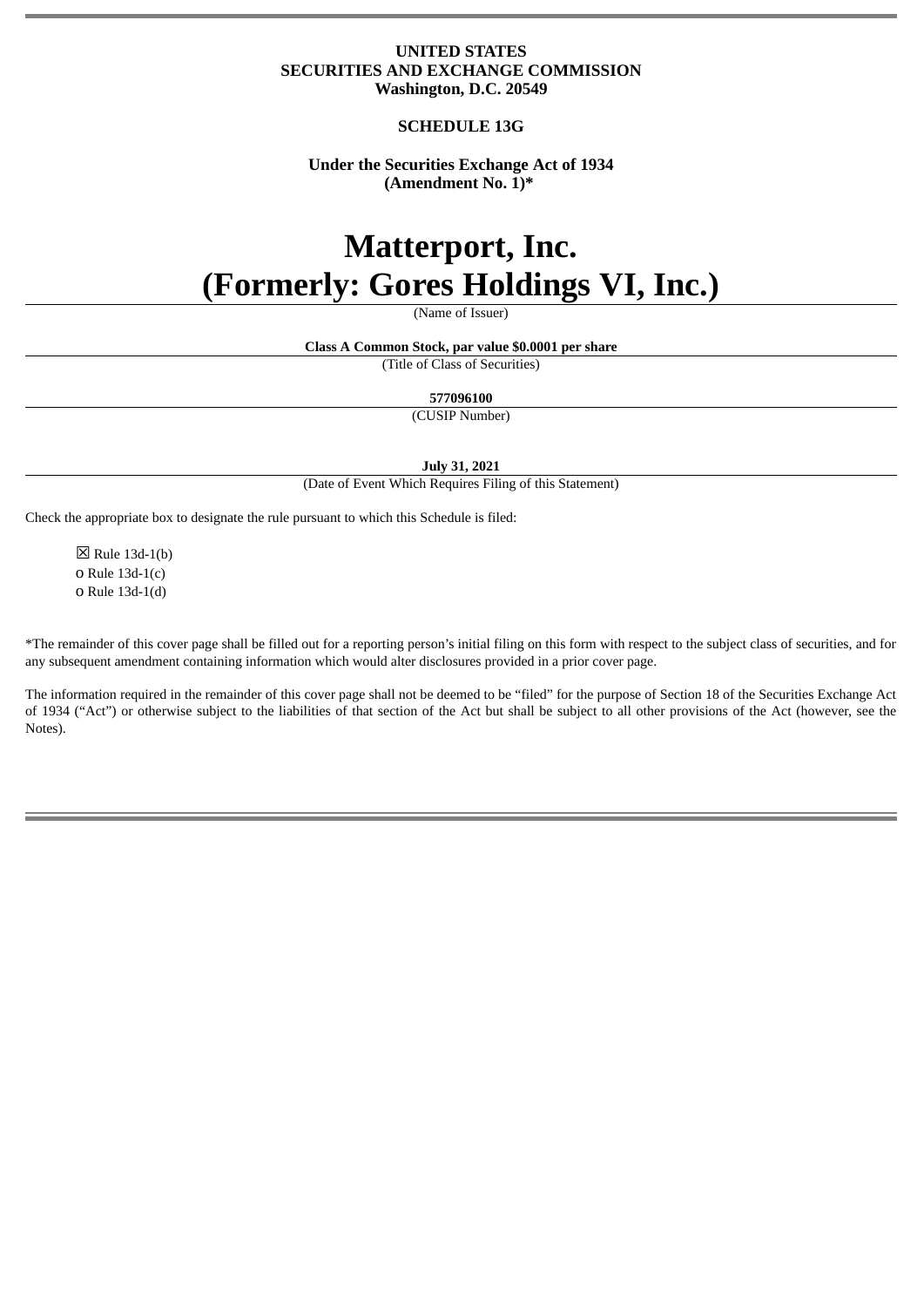| $\mathbf{1}$                      | <b>NAME OF REPORTING PERSONS</b>                                                |   |                               |  |  |  |
|-----------------------------------|---------------------------------------------------------------------------------|---|-------------------------------|--|--|--|
|                                   | Guggenheim Capital, LLC                                                         |   |                               |  |  |  |
| $\overline{2}$                    | CHECK THE APPROPRIATE BOX IF A MEMBER OF A GROUP<br>$(a)$ o $(b)$ o             |   |                               |  |  |  |
| 3                                 | <b>SEC USE ONLY</b>                                                             |   |                               |  |  |  |
| $\overline{4}$                    | CITIZENSHIP OR PLACE OF ORGANIZATION                                            |   |                               |  |  |  |
|                                   | Delaware                                                                        |   |                               |  |  |  |
|                                   |                                                                                 | 5 | <b>SOLE VOTING POWER</b>      |  |  |  |
| <b>NUMBER OF</b><br><b>SHARES</b> |                                                                                 |   | $\boldsymbol{0}$              |  |  |  |
|                                   |                                                                                 | 6 | <b>SHARED VOTING POWER</b>    |  |  |  |
|                                   | <b>BENEFICIALLY</b><br><b>OWNED BY</b>                                          |   | 3,135,581                     |  |  |  |
|                                   | <b>EACH</b><br><b>REPORTING</b>                                                 | 7 | <b>SOLE DISPOSITIVE POWER</b> |  |  |  |
|                                   | <b>PERSON</b><br><b>WITH</b>                                                    |   | $\overline{0}$                |  |  |  |
|                                   |                                                                                 |   | SHARED DISPOSITIVE POWER      |  |  |  |
|                                   |                                                                                 |   | 3,135,581                     |  |  |  |
| 9                                 | AGGREGATE AMOUNT BENEFICIALLY OWNED BY EACH REPORTING PERSON                    |   |                               |  |  |  |
|                                   | 3,135,581                                                                       |   |                               |  |  |  |
|                                   | CHECK IF THE AGGREGATE AMOUNT IN ROW (9) EXCLUDES CERTAIN SHARES<br>$\mathbf 0$ |   |                               |  |  |  |
| 10                                |                                                                                 |   |                               |  |  |  |
| 11                                | PERCENT OF CLASS REPRESENTED BY AMOUNT IN ROW (9)                               |   |                               |  |  |  |
|                                   | 1.08%                                                                           |   |                               |  |  |  |
| 12                                | TYPE OF REPORTING PERSON                                                        |   |                               |  |  |  |
|                                   | HC                                                                              |   |                               |  |  |  |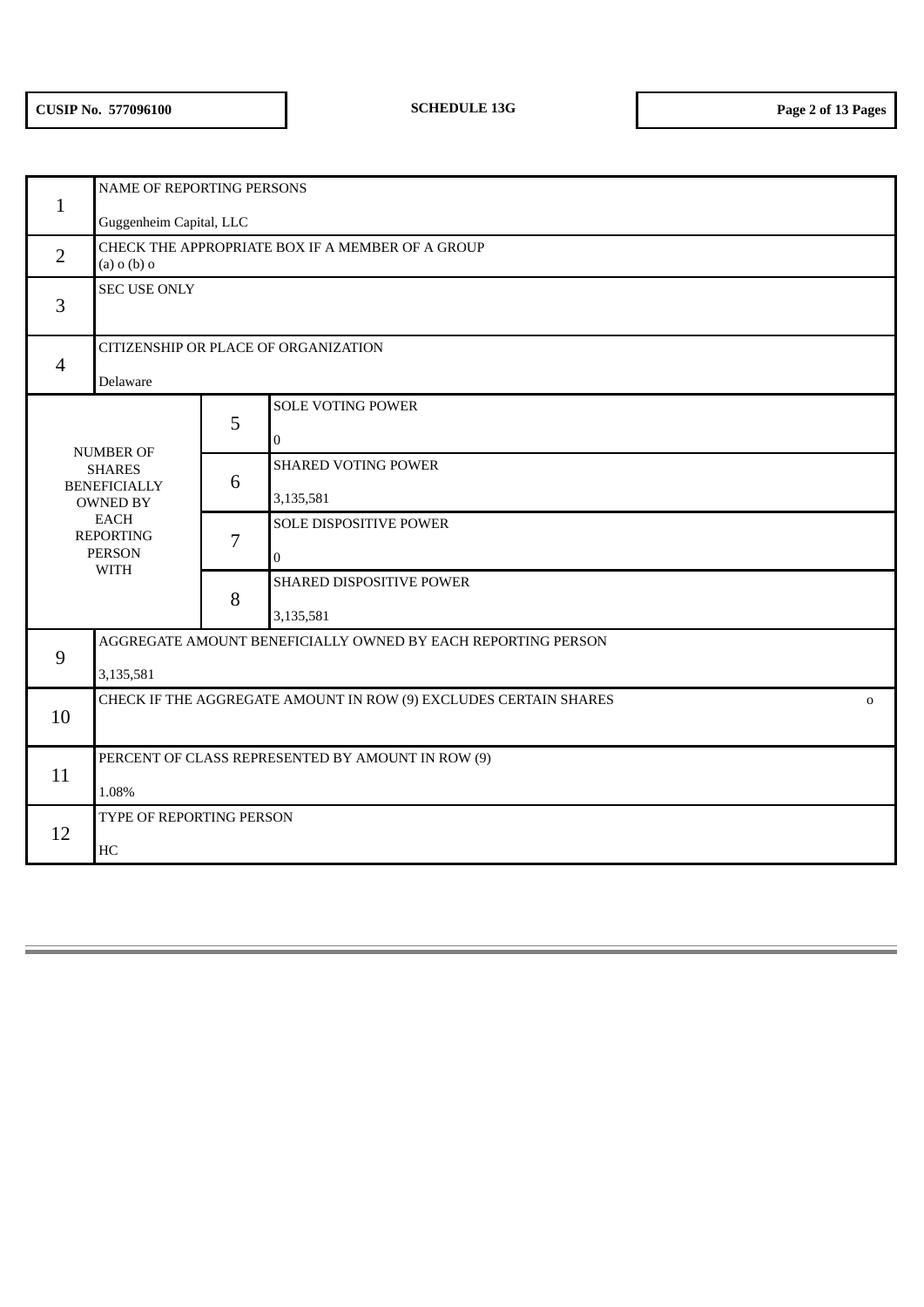| $\mathbf{1}$   | <b>NAME OF REPORTING PERSONS</b>                                                                                                               |   |                            |  |  |  |
|----------------|------------------------------------------------------------------------------------------------------------------------------------------------|---|----------------------------|--|--|--|
|                | Guggenheim Partners, LLC                                                                                                                       |   |                            |  |  |  |
| $\overline{2}$ | CHECK THE APPROPRIATE BOX IF A MEMBER OF A GROUP<br>$(a)$ o $(b)$ o                                                                            |   |                            |  |  |  |
| 3              | <b>SEC USE ONLY</b>                                                                                                                            |   |                            |  |  |  |
| $\overline{4}$ | CITIZENSHIP OR PLACE OF ORGANIZATION                                                                                                           |   |                            |  |  |  |
|                | Delaware                                                                                                                                       |   |                            |  |  |  |
|                |                                                                                                                                                | 5 | <b>SOLE VOTING POWER</b>   |  |  |  |
|                |                                                                                                                                                |   | $\boldsymbol{0}$           |  |  |  |
|                | <b>NUMBER OF</b><br><b>SHARES</b><br><b>BENEFICIALLY</b><br><b>OWNED BY</b><br><b>EACH</b><br><b>REPORTING</b><br><b>PERSON</b><br><b>WITH</b> |   | <b>SHARED VOTING POWER</b> |  |  |  |
|                |                                                                                                                                                |   | 3,135,581                  |  |  |  |
|                |                                                                                                                                                |   | SOLE DISPOSITIVE POWER     |  |  |  |
|                |                                                                                                                                                |   | $\boldsymbol{0}$           |  |  |  |
|                |                                                                                                                                                |   | SHARED DISPOSITIVE POWER   |  |  |  |
|                |                                                                                                                                                | 8 | 3,135,581                  |  |  |  |
| 9              | AGGREGATE AMOUNT BENEFICIALLY OWNED BY EACH REPORTING PERSON                                                                                   |   |                            |  |  |  |
|                | 3,135,581                                                                                                                                      |   |                            |  |  |  |
| 10             | CHECK IF THE AGGREGATE AMOUNT IN ROW (9) EXCLUDES CERTAIN SHARES<br>$\mathbf 0$                                                                |   |                            |  |  |  |
|                |                                                                                                                                                |   |                            |  |  |  |
| 11             | PERCENT OF CLASS REPRESENTED BY AMOUNT IN ROW (9)                                                                                              |   |                            |  |  |  |
|                | 1.08%                                                                                                                                          |   |                            |  |  |  |
| 12             | TYPE OF REPORTING PERSON                                                                                                                       |   |                            |  |  |  |
|                | HC                                                                                                                                             |   |                            |  |  |  |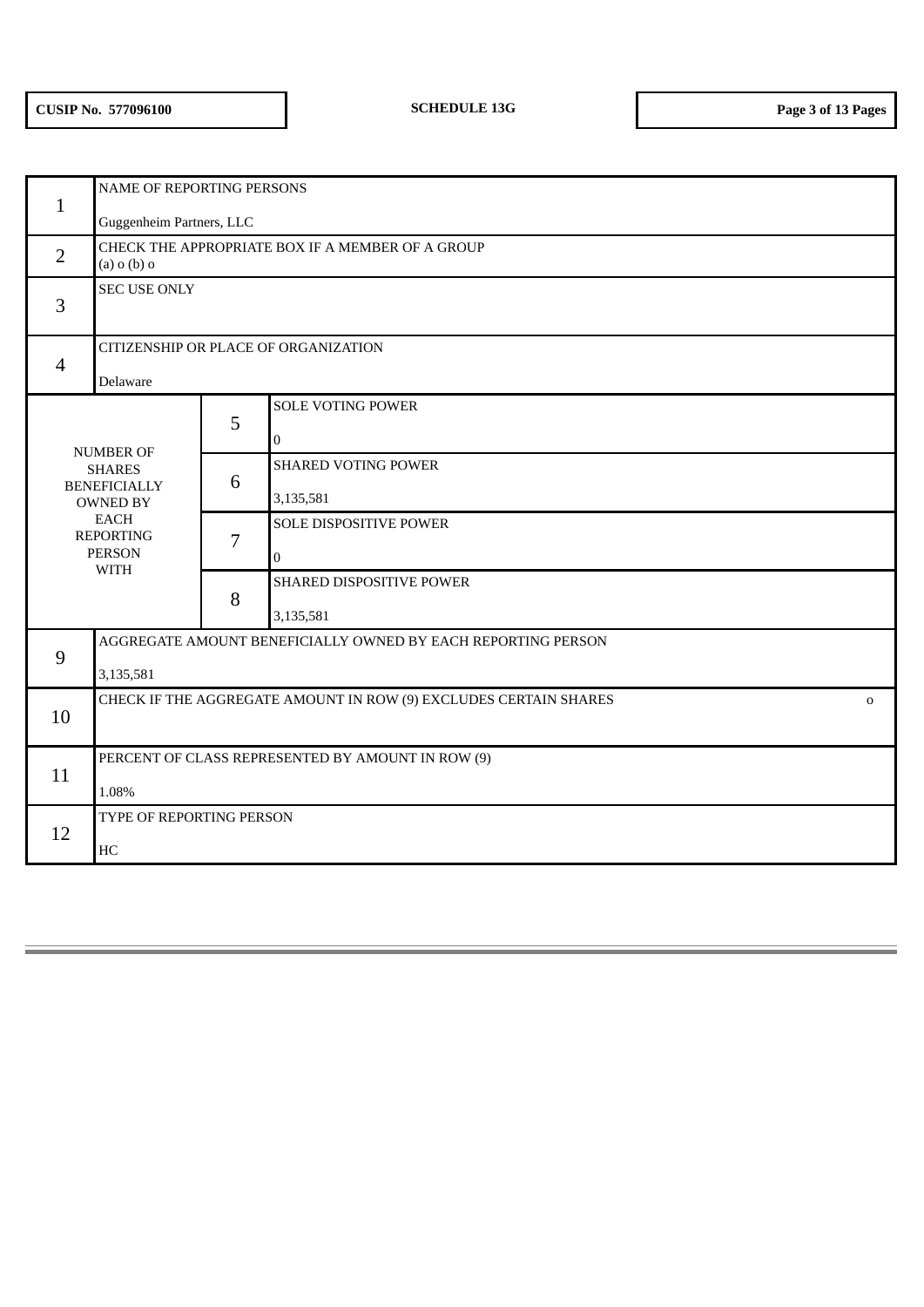|                  | <b>NAME OF REPORTING PERSONS</b>                                                |   |                               |  |  |  |
|------------------|---------------------------------------------------------------------------------|---|-------------------------------|--|--|--|
| $\mathbf{1}$     | GI Holdco II LLC                                                                |   |                               |  |  |  |
| $\overline{2}$   | CHECK THE APPROPRIATE BOX IF A MEMBER OF A GROUP<br>$(a)$ o $(b)$ o             |   |                               |  |  |  |
| 3                | <b>SEC USE ONLY</b>                                                             |   |                               |  |  |  |
| $\overline{4}$   | CITIZENSHIP OR PLACE OF ORGANIZATION                                            |   |                               |  |  |  |
|                  | Delaware                                                                        |   |                               |  |  |  |
|                  |                                                                                 | 5 | <b>SOLE VOTING POWER</b>      |  |  |  |
| <b>NUMBER OF</b> |                                                                                 |   | $\boldsymbol{0}$              |  |  |  |
|                  | <b>SHARES</b><br><b>BENEFICIALLY</b><br><b>OWNED BY</b>                         |   | <b>SHARED VOTING POWER</b>    |  |  |  |
|                  |                                                                                 |   | 3,135,581                     |  |  |  |
|                  | <b>EACH</b><br><b>REPORTING</b>                                                 | 7 | <b>SOLE DISPOSITIVE POWER</b> |  |  |  |
|                  | <b>PERSON</b><br><b>WITH</b>                                                    |   | $\overline{0}$                |  |  |  |
|                  |                                                                                 |   | SHARED DISPOSITIVE POWER      |  |  |  |
|                  |                                                                                 | 8 | 3,135,581                     |  |  |  |
| 9                | AGGREGATE AMOUNT BENEFICIALLY OWNED BY EACH REPORTING PERSON                    |   |                               |  |  |  |
|                  | 3,135,581                                                                       |   |                               |  |  |  |
| 10               | CHECK IF THE AGGREGATE AMOUNT IN ROW (9) EXCLUDES CERTAIN SHARES<br>$\mathbf 0$ |   |                               |  |  |  |
|                  |                                                                                 |   |                               |  |  |  |
| 11               | PERCENT OF CLASS REPRESENTED BY AMOUNT IN ROW (9)                               |   |                               |  |  |  |
|                  | 1.08%                                                                           |   |                               |  |  |  |
| 12               | TYPE OF REPORTING PERSON                                                        |   |                               |  |  |  |
|                  | HC                                                                              |   |                               |  |  |  |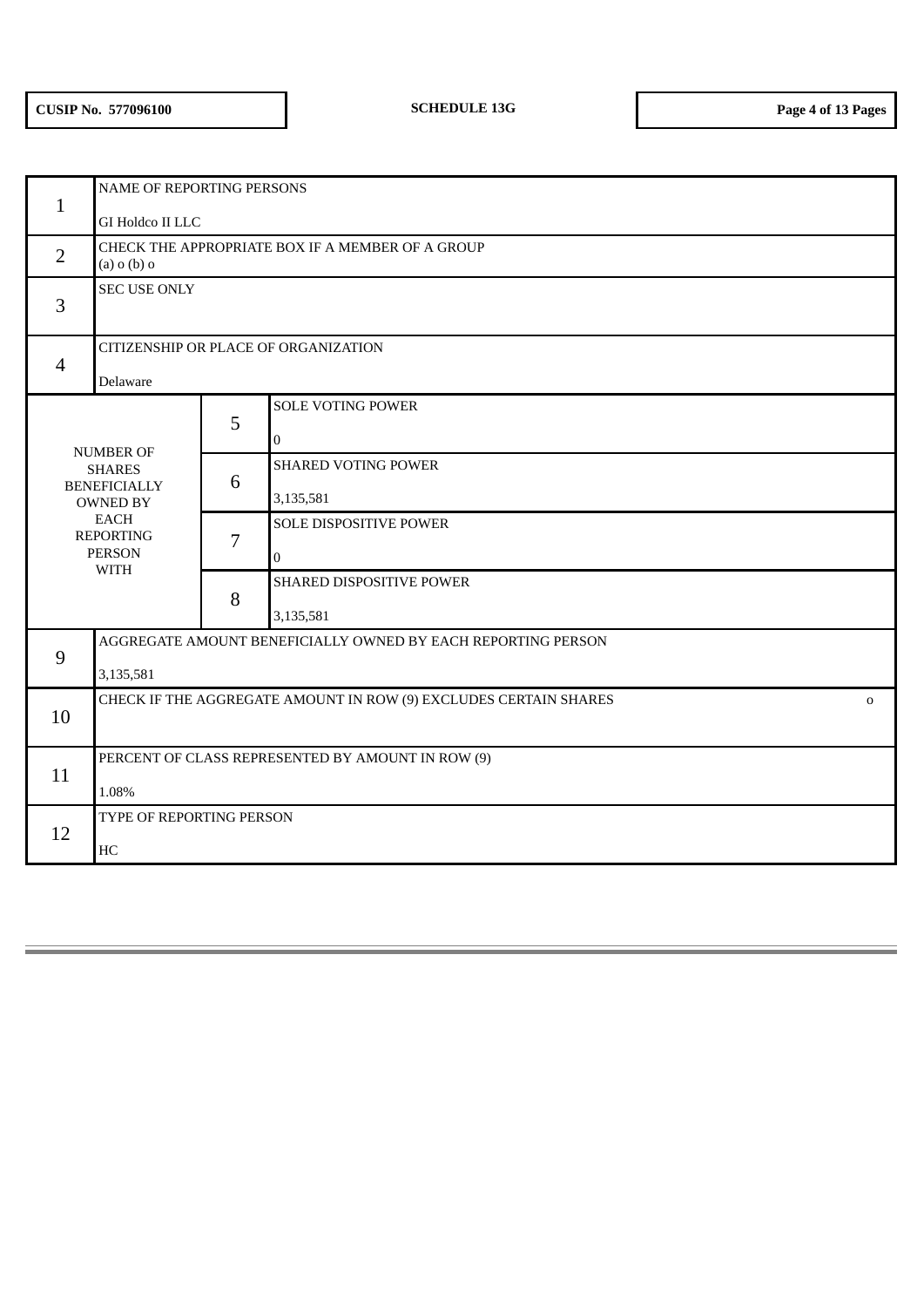| $\mathbf{1}$     | <b>NAME OF REPORTING PERSONS</b>                                                |   |                            |  |  |  |
|------------------|---------------------------------------------------------------------------------|---|----------------------------|--|--|--|
|                  | GI Holdco LLC                                                                   |   |                            |  |  |  |
| $\overline{2}$   | CHECK THE APPROPRIATE BOX IF A MEMBER OF A GROUP<br>$(a)$ o $(b)$ o             |   |                            |  |  |  |
| 3                | <b>SEC USE ONLY</b>                                                             |   |                            |  |  |  |
| $\overline{4}$   | CITIZENSHIP OR PLACE OF ORGANIZATION                                            |   |                            |  |  |  |
|                  | Delaware                                                                        |   |                            |  |  |  |
|                  |                                                                                 | 5 | <b>SOLE VOTING POWER</b>   |  |  |  |
| <b>NUMBER OF</b> |                                                                                 |   | $\boldsymbol{0}$           |  |  |  |
|                  | <b>SHARES</b><br><b>BENEFICIALLY</b><br><b>OWNED BY</b>                         |   | <b>SHARED VOTING POWER</b> |  |  |  |
|                  |                                                                                 |   | 3,135,581                  |  |  |  |
|                  | <b>EACH</b><br><b>REPORTING</b>                                                 | 7 | SOLE DISPOSITIVE POWER     |  |  |  |
|                  | <b>PERSON</b><br><b>WITH</b>                                                    |   | $\boldsymbol{0}$           |  |  |  |
|                  |                                                                                 |   | SHARED DISPOSITIVE POWER   |  |  |  |
|                  |                                                                                 | 8 | 3,135,581                  |  |  |  |
| 9                | AGGREGATE AMOUNT BENEFICIALLY OWNED BY EACH REPORTING PERSON                    |   |                            |  |  |  |
|                  | 3,135,581                                                                       |   |                            |  |  |  |
| 10               | CHECK IF THE AGGREGATE AMOUNT IN ROW (9) EXCLUDES CERTAIN SHARES<br>$\mathbf 0$ |   |                            |  |  |  |
|                  |                                                                                 |   |                            |  |  |  |
| 11               | PERCENT OF CLASS REPRESENTED BY AMOUNT IN ROW (9)                               |   |                            |  |  |  |
|                  | 1.08%                                                                           |   |                            |  |  |  |
| 12               | TYPE OF REPORTING PERSON                                                        |   |                            |  |  |  |
|                  | HC                                                                              |   |                            |  |  |  |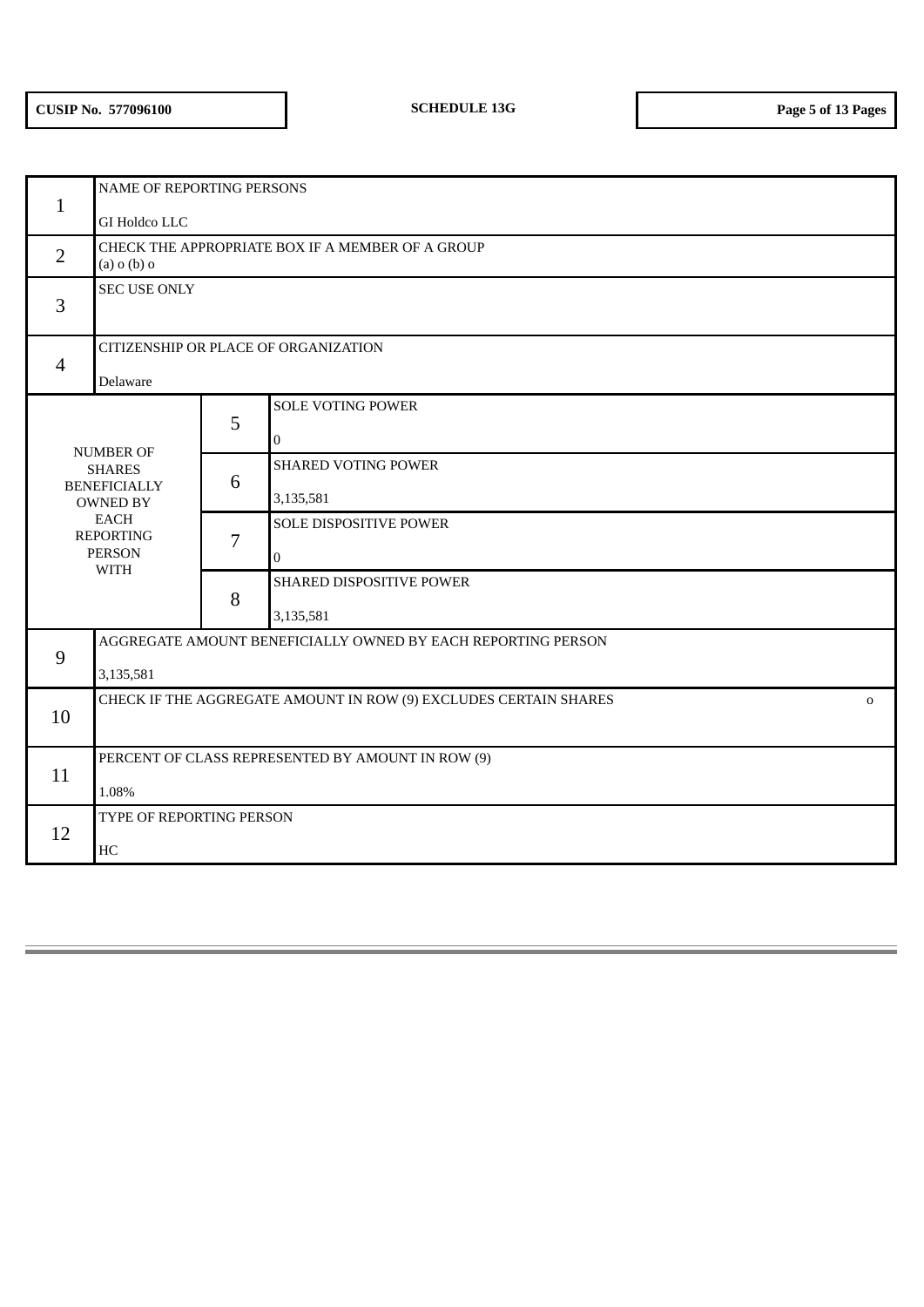|                  | NAME OF REPORTING PERSONS                                             |   |                            |  |  |
|------------------|-----------------------------------------------------------------------|---|----------------------------|--|--|
| $\mathbf{1}$     | Guggenheim Partners Investment Management Holdings, LLC               |   |                            |  |  |
| $\overline{2}$   | CHECK THE APPROPRIATE BOX IF A MEMBER OF A GROUP<br>$(a)$ o $(b)$ o   |   |                            |  |  |
| 3                | <b>SEC USE ONLY</b>                                                   |   |                            |  |  |
| $\overline{4}$   | CITIZENSHIP OR PLACE OF ORGANIZATION                                  |   |                            |  |  |
|                  | Delaware                                                              |   |                            |  |  |
|                  |                                                                       | 5 | <b>SOLE VOTING POWER</b>   |  |  |
| <b>NUMBER OF</b> |                                                                       |   | 0                          |  |  |
|                  | <b>SHARES</b><br><b>BENEFICIALLY</b><br><b>OWNED BY</b>               |   | <b>SHARED VOTING POWER</b> |  |  |
|                  |                                                                       |   | 3,135,581                  |  |  |
|                  | <b>EACH</b><br><b>REPORTING</b>                                       | 7 | SOLE DISPOSITIVE POWER     |  |  |
|                  | <b>PERSON</b><br><b>WITH</b>                                          |   | $\overline{0}$             |  |  |
|                  |                                                                       |   | SHARED DISPOSITIVE POWER   |  |  |
|                  |                                                                       |   | 3,135,581                  |  |  |
| 9                | AGGREGATE AMOUNT BENEFICIALLY OWNED BY EACH REPORTING PERSON          |   |                            |  |  |
|                  | 3,135,581                                                             |   |                            |  |  |
| 10               | CHECK IF THE AGGREGATE AMOUNT IN ROW (9) EXCLUDES CERTAIN SHARES<br>0 |   |                            |  |  |
|                  |                                                                       |   |                            |  |  |
| 11               | PERCENT OF CLASS REPRESENTED BY AMOUNT IN ROW (9)                     |   |                            |  |  |
|                  | 1.08%                                                                 |   |                            |  |  |
| 12               | TYPE OF REPORTING PERSON                                              |   |                            |  |  |
|                  | $\rm HC$                                                              |   |                            |  |  |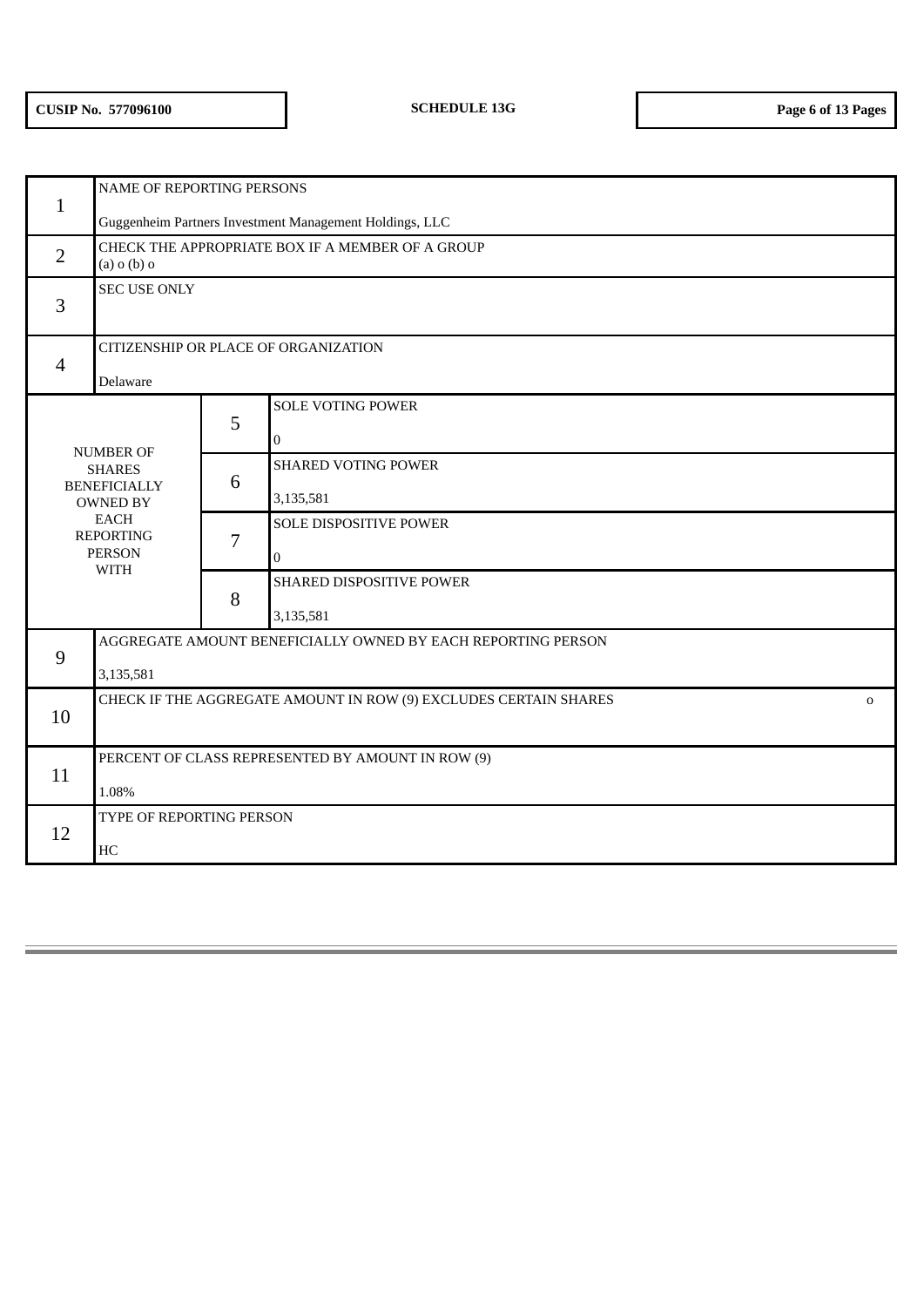|                  | NAME OF REPORTING PERSONS                                                       |   |                               |  |  |
|------------------|---------------------------------------------------------------------------------|---|-------------------------------|--|--|
| $\mathbf{1}$     | Guggenheim Partners Investment Management, LLC                                  |   |                               |  |  |
| $\overline{2}$   | CHECK THE APPROPRIATE BOX IF A MEMBER OF A GROUP<br>$(a)$ o $(b)$ o             |   |                               |  |  |
| 3                | <b>SEC USE ONLY</b>                                                             |   |                               |  |  |
| $\overline{4}$   | CITIZENSHIP OR PLACE OF ORGANIZATION                                            |   |                               |  |  |
|                  | Delaware                                                                        |   |                               |  |  |
|                  |                                                                                 | 5 | <b>SOLE VOTING POWER</b>      |  |  |
| <b>NUMBER OF</b> |                                                                                 |   | $\mathbf 0$                   |  |  |
|                  | <b>SHARES</b><br><b>BENEFICIALLY</b><br><b>OWNED BY</b>                         |   | <b>SHARED VOTING POWER</b>    |  |  |
|                  |                                                                                 |   | 3,135,581                     |  |  |
|                  | <b>EACH</b><br><b>REPORTING</b>                                                 | 7 | <b>SOLE DISPOSITIVE POWER</b> |  |  |
|                  | <b>PERSON</b><br><b>WITH</b>                                                    |   | $\mathbf{0}$                  |  |  |
|                  |                                                                                 |   | SHARED DISPOSITIVE POWER      |  |  |
|                  |                                                                                 | 8 | 3,135,581                     |  |  |
| 9                | AGGREGATE AMOUNT BENEFICIALLY OWNED BY EACH REPORTING PERSON                    |   |                               |  |  |
|                  | 3,135,581                                                                       |   |                               |  |  |
| 10               | CHECK IF THE AGGREGATE AMOUNT IN ROW (9) EXCLUDES CERTAIN SHARES<br>$\mathbf 0$ |   |                               |  |  |
|                  |                                                                                 |   |                               |  |  |
| 11               | PERCENT OF CLASS REPRESENTED BY AMOUNT IN ROW (9)                               |   |                               |  |  |
|                  | 1.08%                                                                           |   |                               |  |  |
| 12               | TYPE OF REPORTING PERSON                                                        |   |                               |  |  |
|                  | IA                                                                              |   |                               |  |  |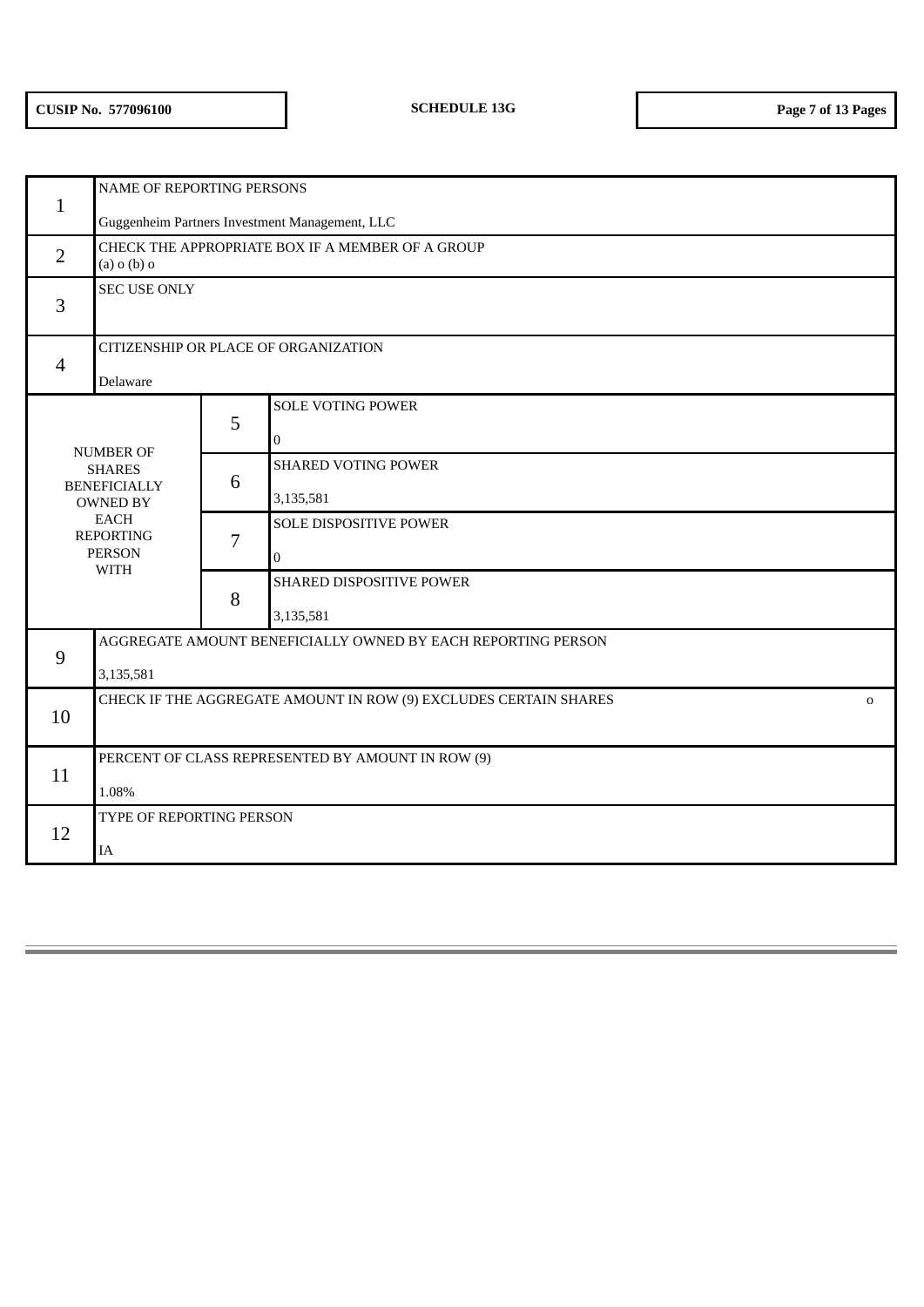#### **Item 1. (a) Name of Issuer:**

Matterport, Inc.

## **(b) Address of Issuer's Principal Executive Offices**:

352 East Java Drive, Sunnyvale, CA 94089

#### **Item 2. (a) Name of Person Filing:**

This statement is jointly filed by Guggenheim Capital, LLC, Guggenheim Partners, LLC, GI Holdco II LLC, GI Holdco LLC, Guggenheim Partners Investment Management Holdings, LLC, and Guggenheim Partners Investment Management, LLC ("GPIM"). This statement relates to the shares of Class A Common Stock, par value \$0.0001 per share of the Issuer (the "Shares") and warrants each exercisable for one share of Class A Common Stock (the "Warrants"), beneficially owned directly by GPIM, a Delaware limited liability company, and by another subsidiary of Guggenheim Capital, LLC (the "Subsidiary"). Guggenheim Capital, LLC is the majority owner of Guggenheim Partners, LLC, GI Holdco II LLC, GI Holdco LLC, Guggenheim Partners Investment Management Holdings, LLC and GPIM. GPIM is a registered investment adviser under Section 203 of the Investment Advisers Act of 1940. As a result of its role as investment adviser, GPIM may be deemed to be the beneficial owner of certain of the Shares of the Issuer reported herein for purposes of §13(d) and 13(g) of the Securities Exchange Act of 1934.

#### **(b) Address of Principal Business Office, or, if none, Residence:**

Guggenheim Capital, LLC: 227 West Monroe Street, Chicago, IL 60606 Guggenheim Partners, LLC: 227 West Monroe Street, Chicago, IL 60606 GI Holdco II LLC: 330 Madison Avenue, New York, NY 10017 GI Holdco LLC: 330 Madison Avenue, New York, NY 10017 Guggenheim Partners Investment Management Holdings, LLC: 330 Madison Avenue, New York, NY 10017 Guggenheim Partners Investment Management, LLC: 100 Wilshire Boulevard, 5th Floor, Santa Monica, CA 90401

## **(c) Citizenship:**

Guggenheim Capital, LLC is a Delaware limited liability company.

Guggenheim Partners, LLC is a Delaware limited liability company.

GI Holdco II LLC is a Delaware limited liability company.

GI Holdco LLC is a Delaware limited liability company.

Guggenheim Partners Investment Management Holdings, LLC is a Delaware limited liability company.

Guggenheim Partners Investment Management, LLC is a Delaware limited liability company.

## **(d) Title of Class of Securities:**

Class A Common Stock, par value \$0.0001 per share

## **(e) CUSIP Number:**

577096100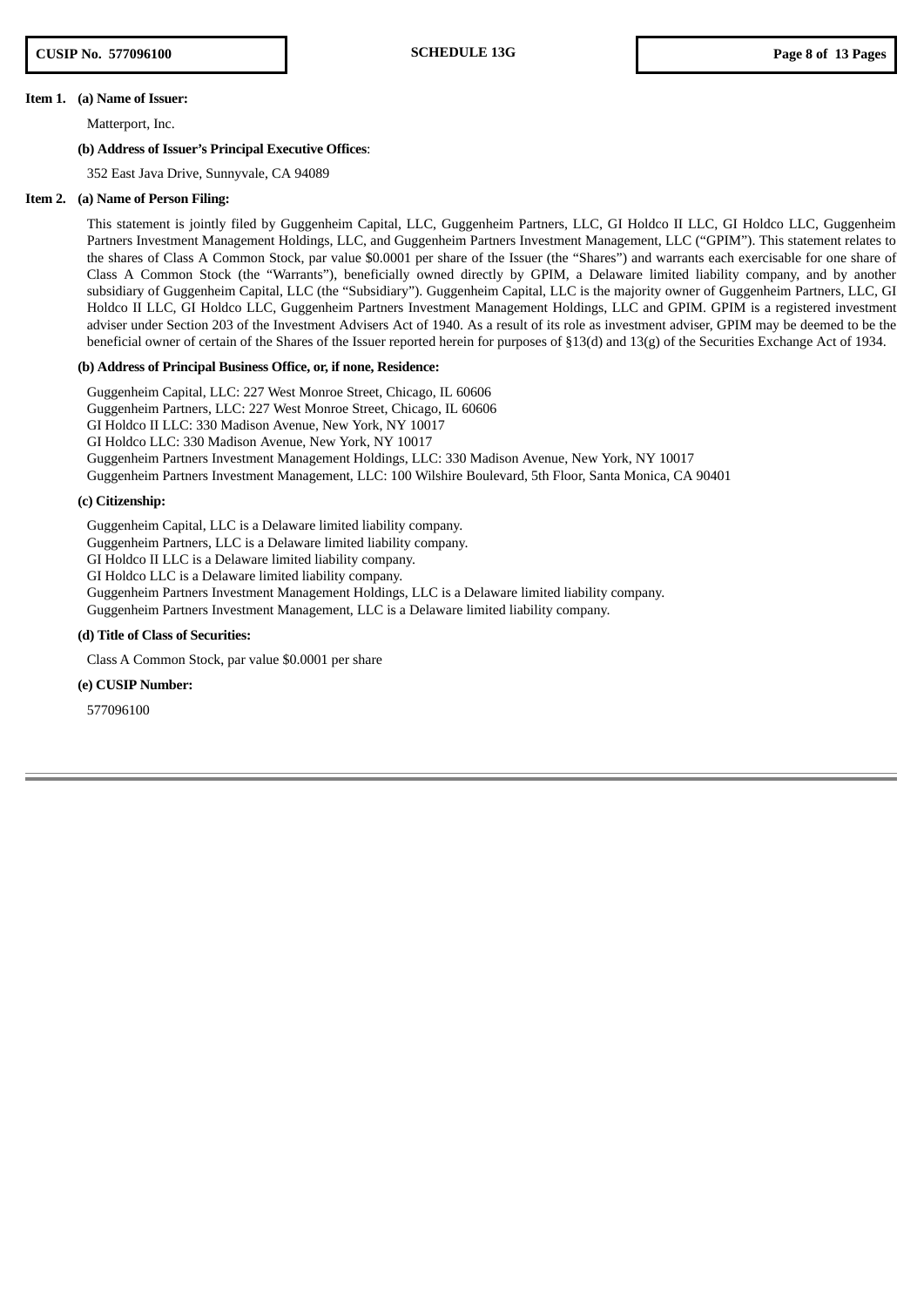## Item 3. If this statement is filed pursuant to §§240.13d-1(b) or 240.13d-2(b) or (c), check whether the person filing is a:

- (a) o Broker or dealer registered under section 15 of the Act (15 U.S.C. 78o).
- (b)  $\Box$  Bank as defined in section 3(a)(6) of the Act (15 U.S.C. 78c).
- (c)  $\Box$  Insurance company as defined in section 3(a)(19) of the Act (15 U.S.C. 78c).
- (d) ☐ Investment company registered under section 8 of the Investment Company Act of 1940 (15 U.S.C. 80a-8).
- (e) x An investment adviser in accordance with  $\S 240.13d-1(b)(1)(ii)(E)$ .
- (f)  $\Box$  An employee benefit plan or endowment fund in accordance with §240.13d-1(b)(1)(ii)(F).
- (g) x A parent holding company or control person in accordance with  $\S 240.13d-1(b)(1)(ii)(G)$ .
- (h)  $\Box$  A savings associations as defined in Section 3(b) of the Federal Deposit Insurance Act (12 U.S.C. 1813).
- (i)  $\Box$  A church plan that is excluded from the definition of an investment company under section 3(c)(14) of the Investment Company Act of 1940 (15 U.S.C. 80a-3).
- (i)  $\Box$  A non-U.S. institution in accordance with §240.13d-1(b)(1)(ii)(J).
- (k)  $\Box$  A group, in accordance with §240.13d-1(b)(1)(ii)(K). If filing as a non-U.S. institution in accordance with §240.13d-1(b)(1)(iii)(J), please specify the type of institution: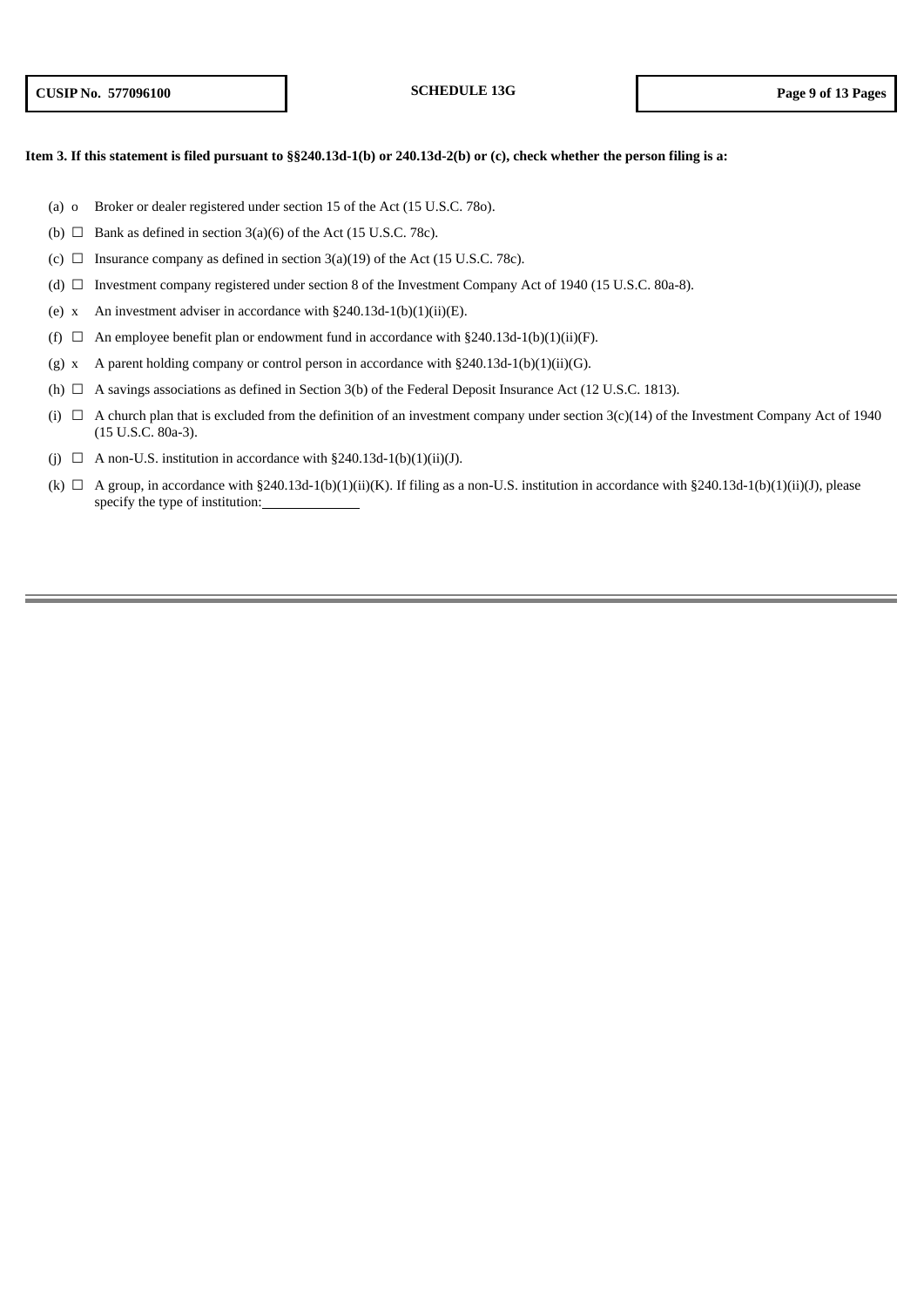## **Item 4. Ownership**

Provide the following information regarding the aggregate number and percentage of the class of securities of the issuer identified in Item 1.

#### **(a) Amount beneficially owned:**

As of July 31, 2021, Guggenheim Capital, LLC may be deemed the beneficial owner of 3,135,581 Shares, which amount includes 714,361 Shares obtainable upon exercise of Warrants, directly beneficially owned by GPIM and indirectly by Guggenheim Partners Investment Management Holdings, LLC, GI Holdco LLC, GI Holdco II LLC and Guggenheim Partners, LLC.

As of July 31, 2021, GPIM shares investment discretion over 997,398 Shares, which amount includes 226,088 Shares obtainable upon exercise Warrants, with the Subsidiary.

#### **(b) Percent of class:**

Each of Guggenheim Capital, LLC, Guggenheim Partners, LLC, GI Holdco II LLC, GI Holdco LLC, Guggenheim Partners Investment Management Holdings, LLC, and GPIM may be deemed to beneficially own approximately 1.08% of the outstanding Shares. GPIM and the Subsidiary share investment discretion over 0.34% of the outstanding Shares.

#### **(c) Number of shares as to which the person has:**

Guggenheim Capital, LLC, Guggenheim Partners, LLC, GI Holdco II LLC, GI Holdco LLC, Guggenheim Partners Investment **Management Holdings, LLC, and GPIM**

(i) Sole power to vote or direct the vote: 0

(ii) Shared power to vote or to direct the vote: 3,135,581

(iii) Sole power to dispose or direct the disposition of: 0

(iv) Shared power to dispose or direct the disposition of: 3,135,581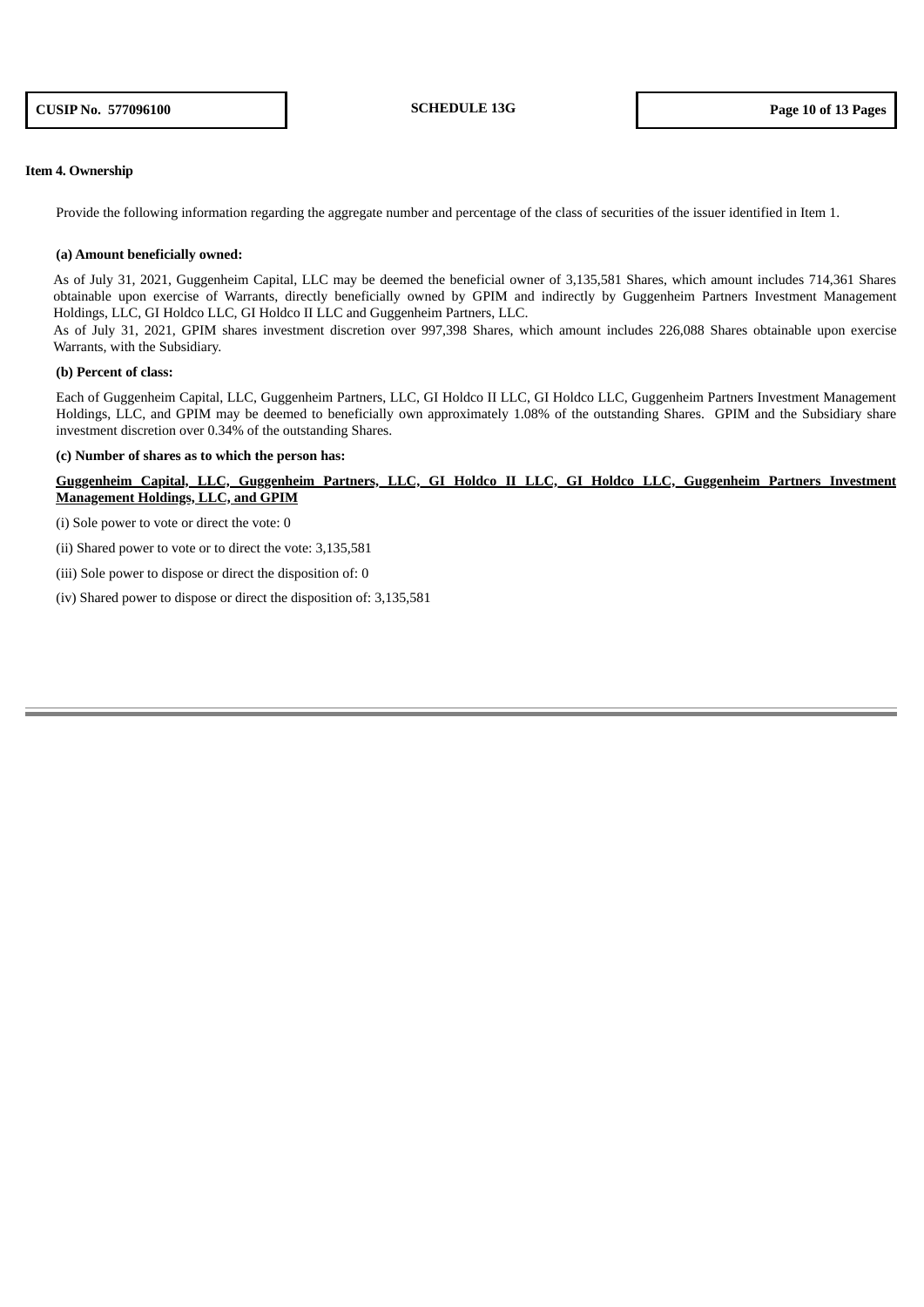## **Item 5. Ownership of Five Percent or Less of a Class**

If this statement is being filed to report the fact that as of the date hereof the reporting person has ceased to be the beneficial owner of more than 5 percent of the class of securities, check the following x.

## **Item 6. Ownership of More Than Five Percent on Behalf of Another Person**

See disclosure in Item 2 hereof.

Item 7. Identification and Classification of the Subsidiary which Acquired the Security Being Reported on by the Parent Holding Company or Control **Person**

See disclosure in Item 2 hereof.

## **Item 8. Identification and Classification of Members of the Group**

Not Applicable.

#### **Item 9. Notice of Dissolution of Group**

Not Applicable.

## **Item 10. Certification**

By signing below I certify that, to the best of my knowledge and belief, the securities referred to above were acquired and are held in the ordinary course of business and were not acquired and are not held for the purpose of or with the effect of changing or influencing the control of the issuer of the securities and were not acquired and are not held in connection with or as a participant in any transaction having that purpose or effect.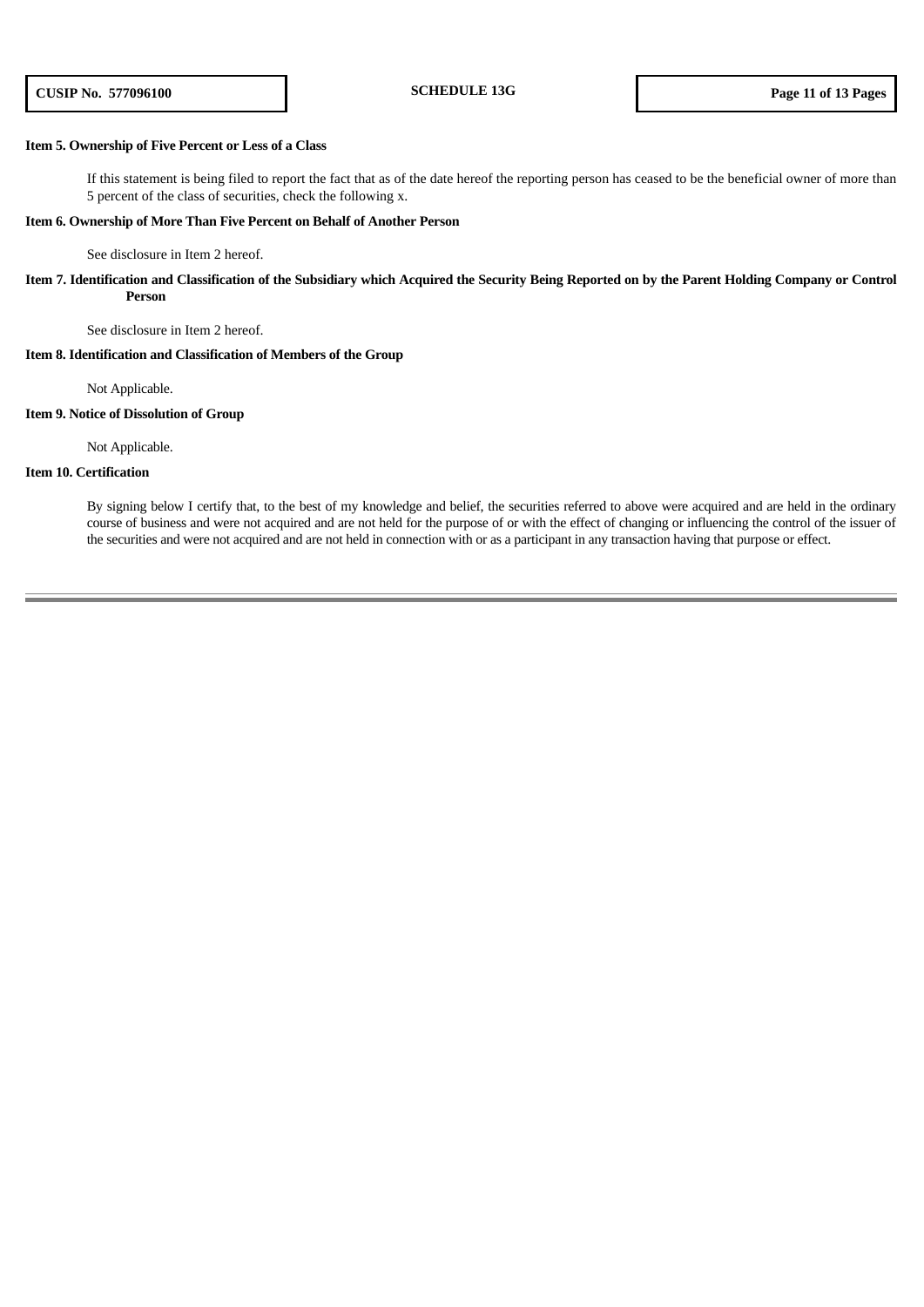#### **SIGNATURE**

After reasonable inquiry and to the best of my knowledge and belief, I certify that the information set forth in this statement is true, complete and correct.

Dated: August 10, 2021

Guggenheim Capital, LLC

By: /s/ Robert A. Saperstein Name:Robert A. Saperstein Title: Authorized Signatory

Guggenheim Partners, LLC By: Guggenheim Capital, LLC, parent company

By: /s/ Robert A. Saperstein Name: Robert A. Saperstein Title: Senior Managing Director, Authorized Signatory

GI Holdco II LLC By: Guggenheim Capital, LLC, parent company

By: /s/ Robert A. Saperstein Name:Robert A. Saperstein Title: Authorized Signatory

GI Holdco LLC By: Guggenheim Capital, LLC, parent company

By: /s/ Robert A. Saperstein Name:Robert A. Saperstein Title: Authorized Signatory

Guggenheim Partners Investment Management Holdings, LLC By: Guggenheim Capital, LLC, parent company

By: /s/ Robert A. Saperstein Name:Robert A. Saperstein Title: Authorized Signatory

Guggenheim Partners Investment Management, LLC By: Guggenheim Capital, LLC, parent company

By: /s/ Robert A. Saperstein Name:Robert A. Saperstein Title: Authorized Signatory